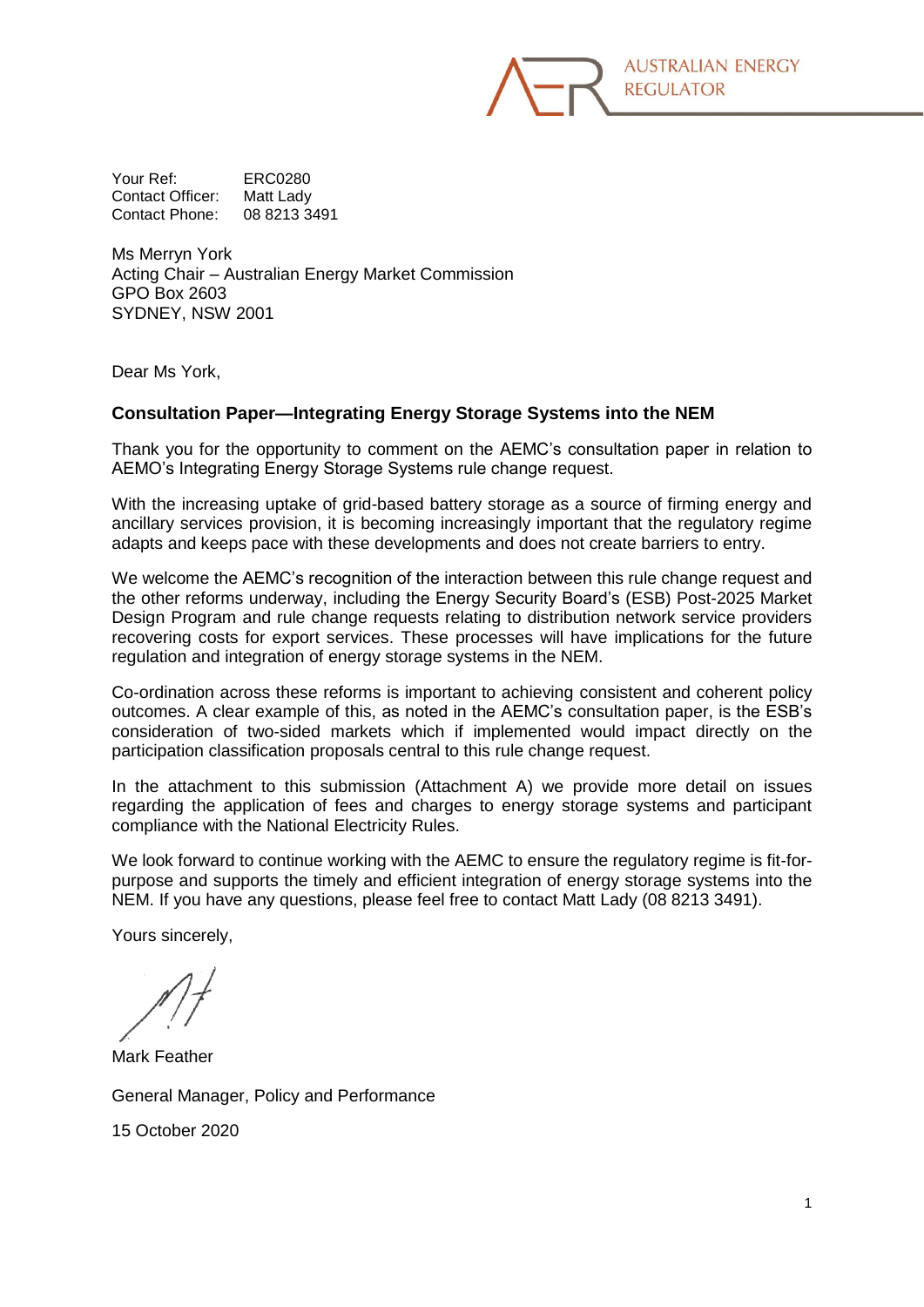# **Attachment A: AER response to the consultation paper**

# **Energy storage systems and charging arrangements**

In the *State of the Energy Market 2020*, we highlighted the significant transformation underway in the NEM. We also highlighted the importance of effectively and efficiently managing this transition.

One aspect of this transformation is the growth in renewable generation that is creating commercial opportunities for energy storage systems, such as grid scale batteries, to act as new sources of network support and energy management.

As the NEM evolves, the regulatory framework should avoid creating barriers to emerging technologies and business models, and enable network service providers to make efficient choices between capital and operating requirements.

This rule change request is a timely opportunity to consider how to reduce barriers to entry for energy storage proponents, and how to minimise investment distortions across the NEM.

We consider market participants would benefit from increased clarity and certainty in the National Electricity Rules (NER) in respect of network charging arrangements for energy storage systems.

Network charging arrangements and practices for energy storage systems vary, and therefore provide different investment price signals both across the transmission and distribution networks and within jurisdictions on the same network. This can mean that there are significant differences between network charges for grid-scale batteries at the transmission level compared with those at the distribution level.

In their draft Tariff Structure Statements (TSS) for the 2021-26 regulatory control period, each Victorian distributor proposed that any grid-connected battery they own should be exempt from network tariffs. However, their proposed tariff treatment differs for batteries that they do not themselves own.

Some distributors have proposed to exempt grid-scale batteries from network tariffs if the battery is operated 'to the net benefit' of their customers, while others have proposed to treat them in accordance with their load characteristics.

Differential treatment by the Victorian distributors—particularly as stark as being exempt or facing a full network tariff—is likely to be distortionary and not lead to battery development in the most efficient locations.

We also note the Australian Energy Market Operator's (AEMO) observation that the NER lacks sufficient clarity as to how Transmission Use of System (TUOS) and Distribution Use of System (DUOS) charges may apply to grid-scale batteries.

This rule change request provides the opportunity for the AEMC to improve clarity in the NER by determining the eligibility of network service providers (NSP) to recover network costs from energy storage systems, including whether:

- energy storage systems connected at the transmission level are or would be liable for TUOS charges;
- energy storage systems connected at the distribution level are or would be liable for TUOS and/or DUOS charges;
- energy storage systems connected at either transmission or distribution levels are or would be liable for export charges or import charges, or both.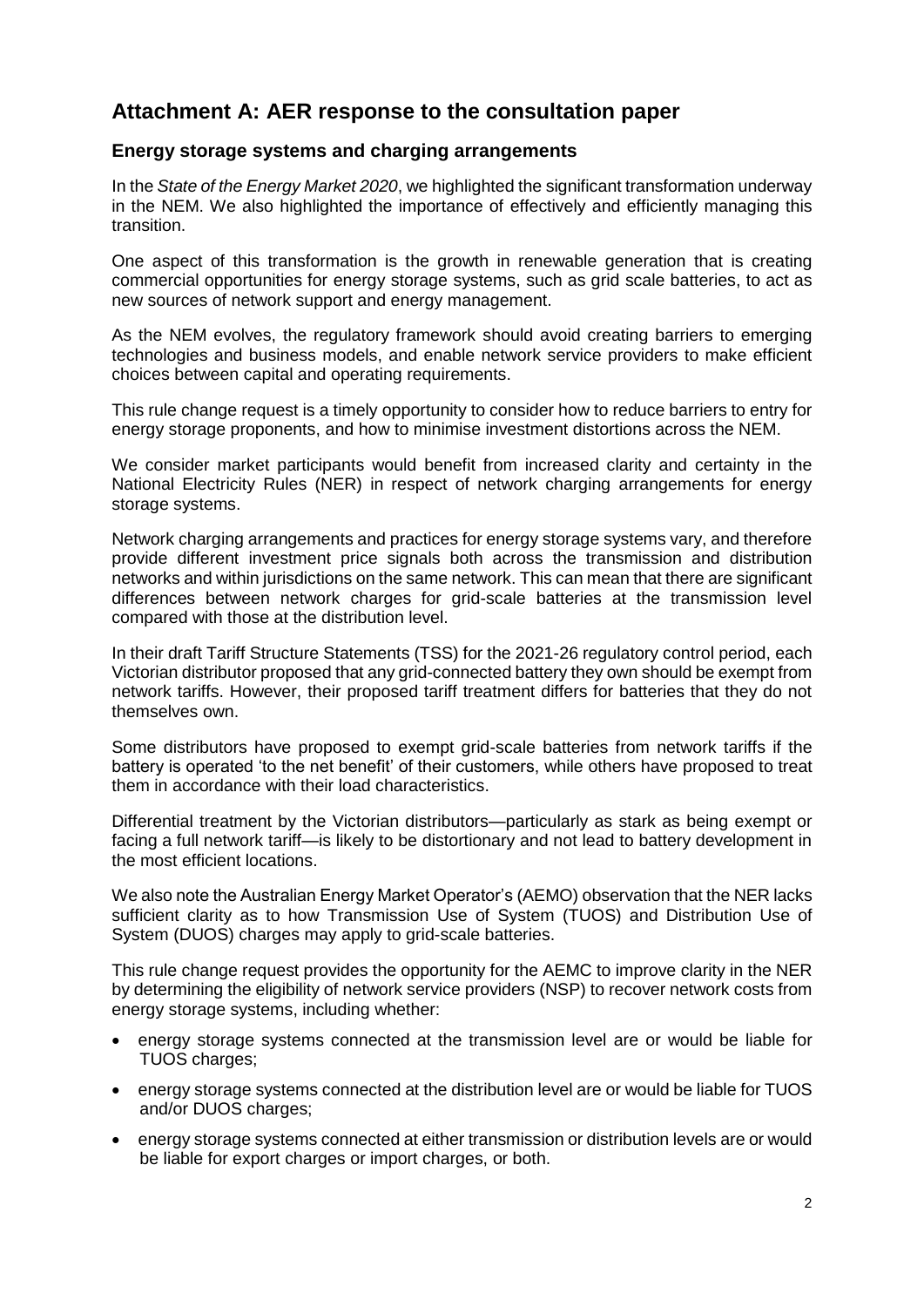With increased clarity as to the application of TUOS and DUOS charges for energy storage systems, we expect the shape of distribution network tariffs would be determined by distributors' TSSs, subject to AER approval, after taking into account the characteristics of the network locally.

This would enable network tariffs to signal more effectively the costs of consumption and support the efficient transformation of the energy sector, while maximising the benefits of new and emerging technologies.

### *Transitional mechanisms needed*

The AER recently released its Draft Decision on the Victorian electricity distributors' proposed 2021-26 TSS's. Given the complexity of AEMO's rule change proposal, we expect that the AEMC will make a final determination after the AER has made its final decision on these proposed TSS's in April 2021. In this context, we are mindful that new rules arising from this rule change request may impact on how energy storage systems in Victoria will be charged in the future. Our final decision on the Victorian distribution networks' tariff proposals for grid scale storage will acknowledge the rule change process that will remain ongoing when our process concludes.

More broadly, depending upon the transitional arrangements of any final rule, to action the rule change it may be necessary to re-open the existing suite of approved distribution network TSS's and approved transmission network pricing methodologies across the NEM. At this stage we consider any reopener provisions should be narrowly framed around issues related directly to energy storage systems so as not to facilitate wider changes that may foster tariff instability.

## **NER compliance**

## *Registration*

AEMO suggests that rather than registering energy storage systems as both generators and load for the same unit, as occurs under the existing rules, a new category should be created.

We appreciate the challenge of striking the right balance between creating a proliferation of bespoke categories and the other extreme of categories that are not sufficiently flexible to cater for a variety of participants with different performance characteristics.

The interdependency between the registration category and obligations that flow from registration under the NER, requires processes and obligations to be clear and have fit-forpurpose participant categories. Chapter 2 of the NER also needs to provide sufficient flexibility and discretion to AEMO to ensure that intending participants are appropriately registered according to a category that best aligns with their capabilities and with sufficient conditions upon their registration as AEMO deems reasonable.

Although the proposed changes would be an improvement on the existing regime, we note the interaction and potential incompatibility of these changes with the two-sided market reforms that the ESB is currently considering.

Nonetheless, we consider establishing a new registration category for energy storage systems would flow through to the assessment of obligations in other parts of the NER, and reduce the likelihood of inconsistencies in participant obligations.

AEMO highlights that the NER does not currently contemplate hybrid facilities, and suggests that these facilities should not be registered as one unit unless approved by AEMO on a caseby-case basis.